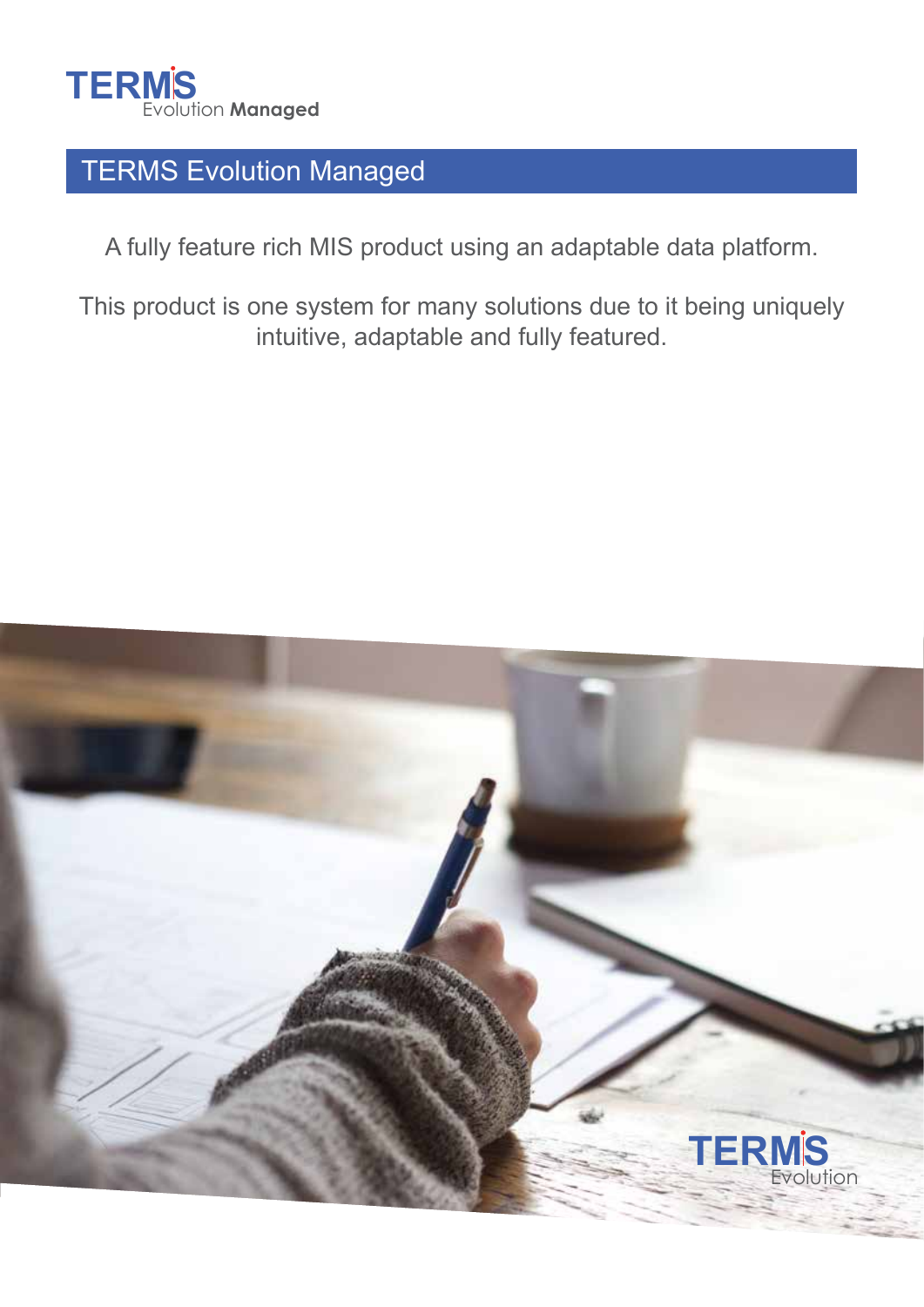

#### **Let us do the work**

We will manage your entire MIS for you, all funding validations and submissions, provide a full web site, all technical updates, reporting and analysis, all done by our expert teams.

We will assign a MIS manager who will be responsible for data accuracy while you retain control of direct Learner contact where provision clarification is required.

Your staff will have access to our quick enrolment process to efficiently process face-to-face and telephone enrolments on-site.

We will produce informational ILR data on an agreed schedule with supporting data validation, checking and correction in addition to automated reporting directly to your staff.

You will receive fully validated final ILRs for submission to the Hub portal, and be provided with analytical course/enrolment level reporting as well as reports generated from PDSAT and FIS programs.

All MIS services provided are fully supported and provisioned by our MIS administration team with whom you will have direct contact. We take care of all technical aspects of the service internally while you will retain overall management control.

We provide the technical and MIS expertise so you are free to concentrate on provision.

### **Web Front End**

We will provide full management control of your web presence, based upon data, media and information provided by your service. We will maintain this as a WordPress site, supported by Google Analytics and will present recommended changes and web analytic information to you for approval.

#### **Learner Web Interface**

We will present, design and maintain the Learner Web Interface. This interface will include course search, course query, venue details, new Learner registration, Learner online enrolment and Learner information and update pages in addition to new features developed by us.

In addition a Moodle provision will be provided.

### **Tutor Web Interface**

A tutor web interface will be used to allow tutors to record attendance directly against enrolments. In addition the interface will be used to record awards and qualifications where appropriate for tutors.

#### **ILR funding processes**

We will produce informational ILR data on an agreed schedule with supporting data validation, checking and correction in addition to automated reporting to directly to your staff.

Additional funding calculations and analysis will be taken and provided directly to you.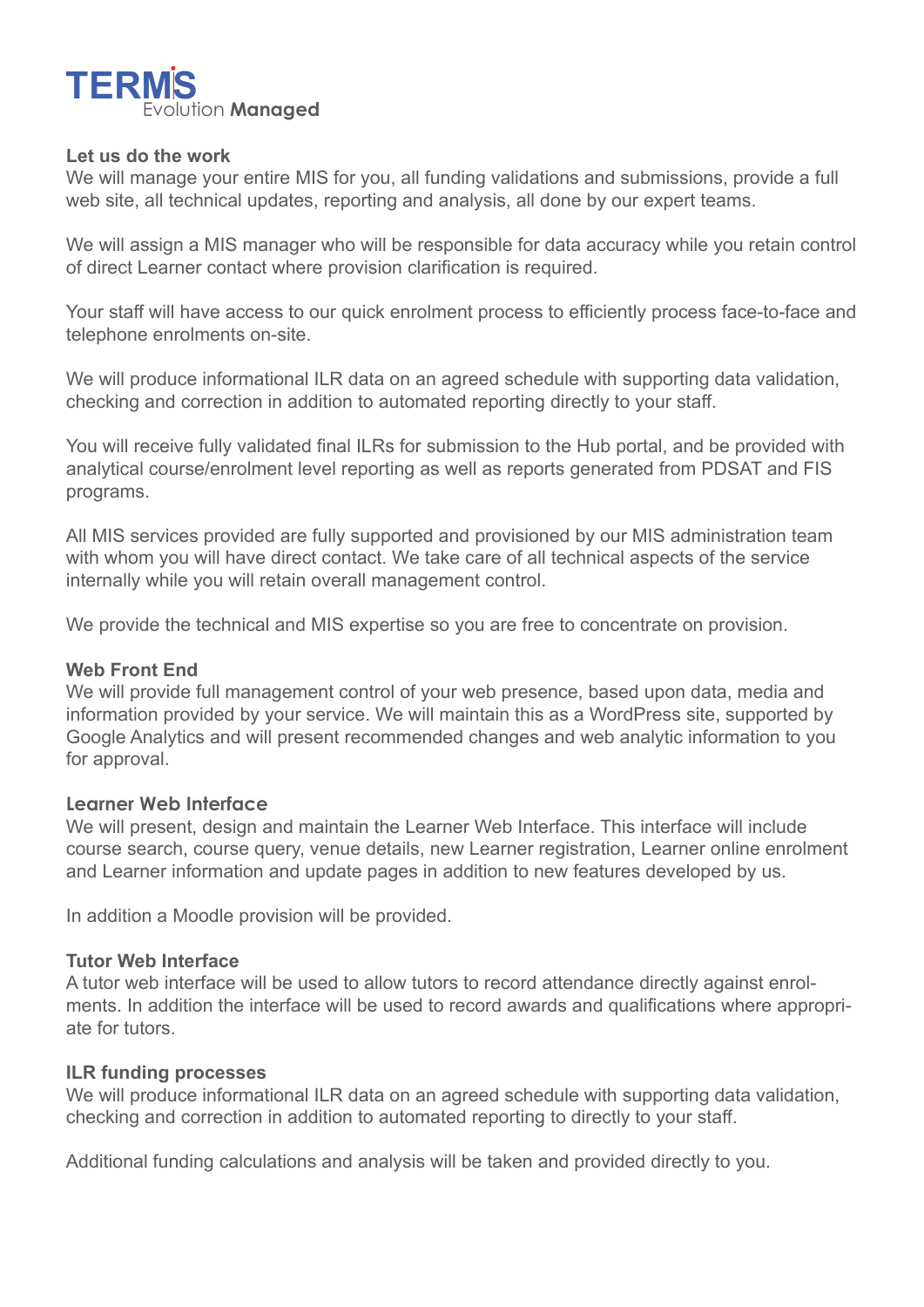

The provided service will produce final ILRs fully validated for submission to the portal and provide you with analysis reporting to the course/enrolment level as well as reporting from PDSAT and FIS.

Consolidated reporting and analysis from the TERMS MIS will be auto-delivered to both your management and staff.

### **Support**

The entire services will be supported and MIS provisioned by us, with you having direct contact with the MIS administration team. All technical aspects of the service will be dealt with internally, without the need for your input unless there are management level decisions to be made.

The MIS support service will offer advice and guidance to your staff for best input and data practices with regard to the actual provision and will work directly with you for ILR funding decisions.

You shall have full access to the existing Ofsted support service, including the hot line telephone and we will directly support you during Ofsted and similar auditing.

### **Finally**

View this as a complete solution where we take away the need for technical or MIS expertise, leaving you to concentrate on your provision.

## **TERMS Evolution Managed**

| Secondary Managed               | Learners                      |
|---------------------------------|-------------------------------|
| $\triangleright$ Enrolments     | Staff and Tutors              |
| Courses and Curriculum          | Accounting and Finance        |
| $\triangleright$ Examinations   | $\vee$ Reporting and Analysis |
| Web Courses                     | SSRS Reporting                |
| Web Enrolments and Tutor Module | WordPress Web Site            |
| Room and Facility Booking       | Helpdesk Support              |
| Security                        | ◆ Fully Hosted                |
| <b>◆</b> Funding and Statistics | SO 27001 Certified            |
|                                 | Documentation and Training    |